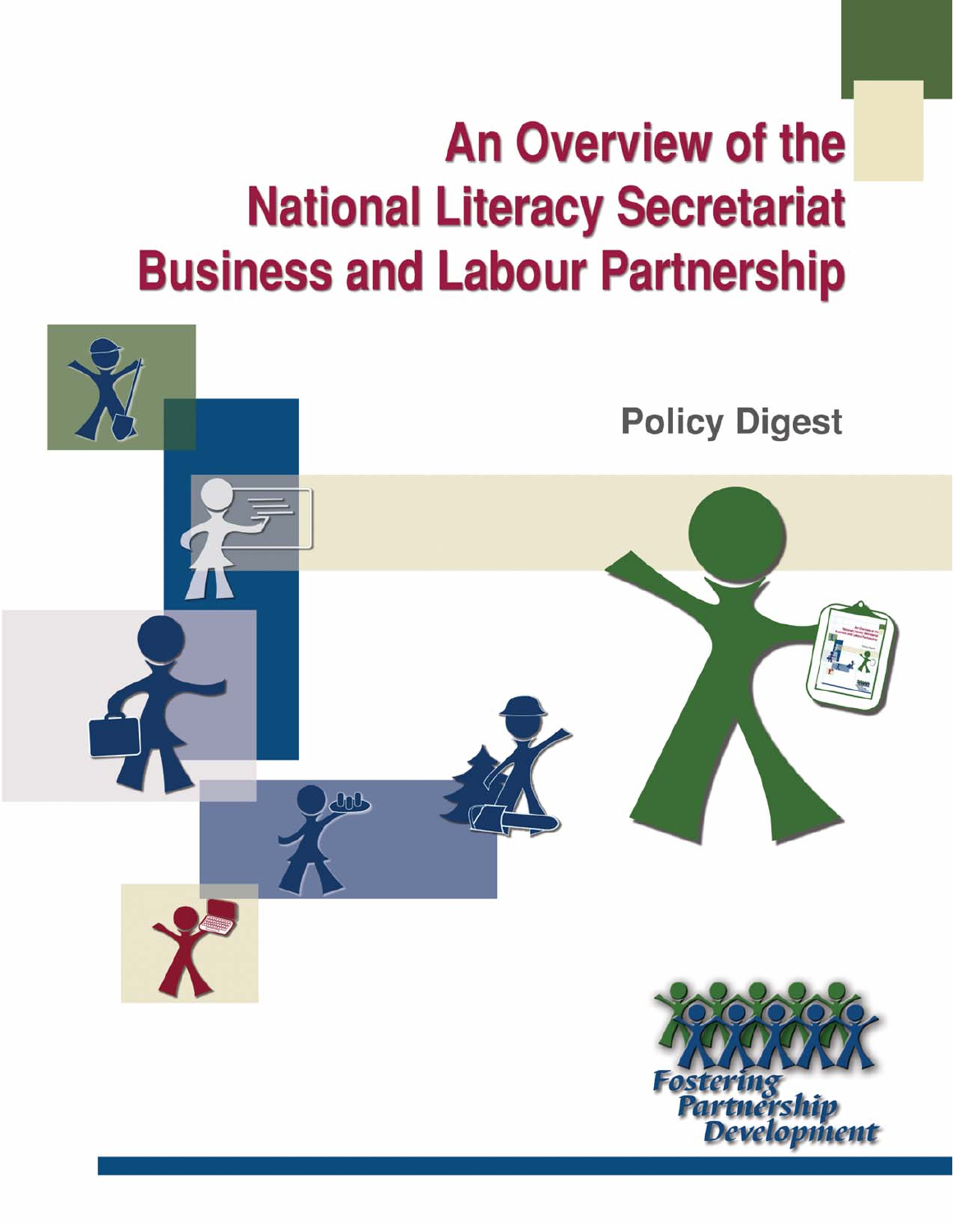

# Table of Contents

| $\mathbf{3}$                                                              |
|---------------------------------------------------------------------------|
| Major Accomplishments of the Business and Labour Partnership Program<br>4 |
| The Three Phases of the Business and Labour Partnership Program<br>6      |
|                                                                           |
| Development and Demonstration Period (1996–2000)  8                       |
|                                                                           |
|                                                                           |
|                                                                           |
|                                                                           |
|                                                                           |
|                                                                           |
|                                                                           |
|                                                                           |
|                                                                           |
|                                                                           |
|                                                                           |
|                                                                           |
| Implications for Workplace Literacy and Essential Skills  16              |
|                                                                           |
|                                                                           |
|                                                                           |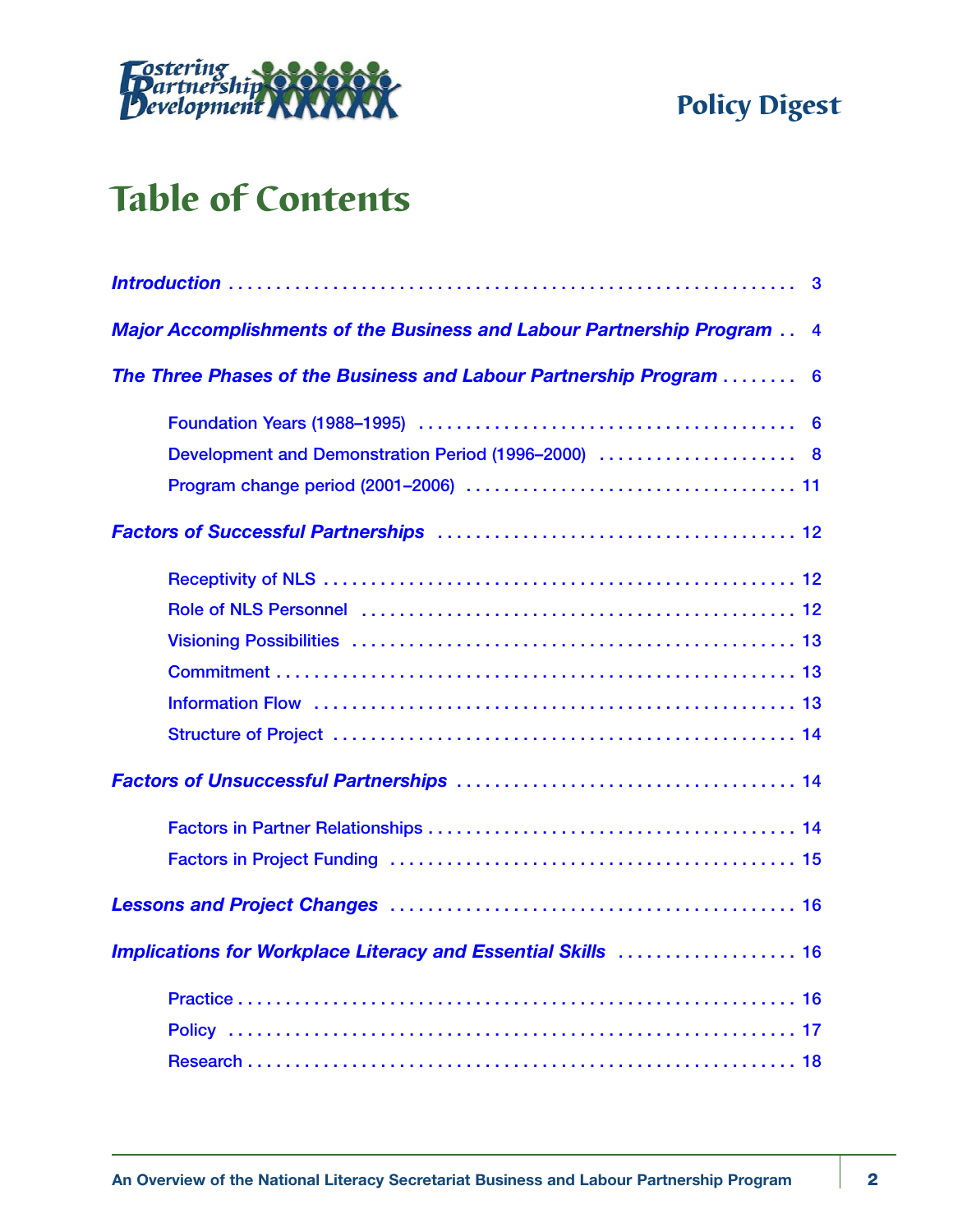<span id="page-2-0"></span>

# **Introduction**

The Business and Labour Partnership Program is a program of the National Literacy Secretariat, Human Resources and Social Development Canada started in 1988. Its aim was to develop and sustain partnerships between business, labour, education, and government sectors that would support adult work-related literacy. The Program began at a time when no program model existed for fostering partnerships or for engaging partners in work-related adult literacy. When it was initiated, most people did not believe that Canada had problems with literacy.

The Business and Labour Partnership Program supported a range of types and levels of partnership and linked organizations in new ways. Some were formal, with legal terms of agreement. Others operated with informal terms of conduct. Each partnership was unique and complex.

The projects and activities supported through the Business and Labour Partnership Program affected five groups of people involved in workplace literacy and essential skills:

- business organizations and employers
- labour organizations and their local constituents
- educational practitioners and experts
- project participants
- the community at large.

This case study documented the ideas and approaches that were used by the National Literacy Secretariat to implement the Business and Labour Partnership Program. It also outlines the different types of partnerships that developed under the Program. The aim of this report is to demonstrate how this partnership program worked so that government employees and literacy practitioners can learn from the approach. In this report, the Business and Labour Partnership Program is referred to as 'the Program'.

Fostering partnerships is a difficult process. Few people have a clear understanding of how to develop partnerships, how the process of partnering affects the broader community, or what a partnership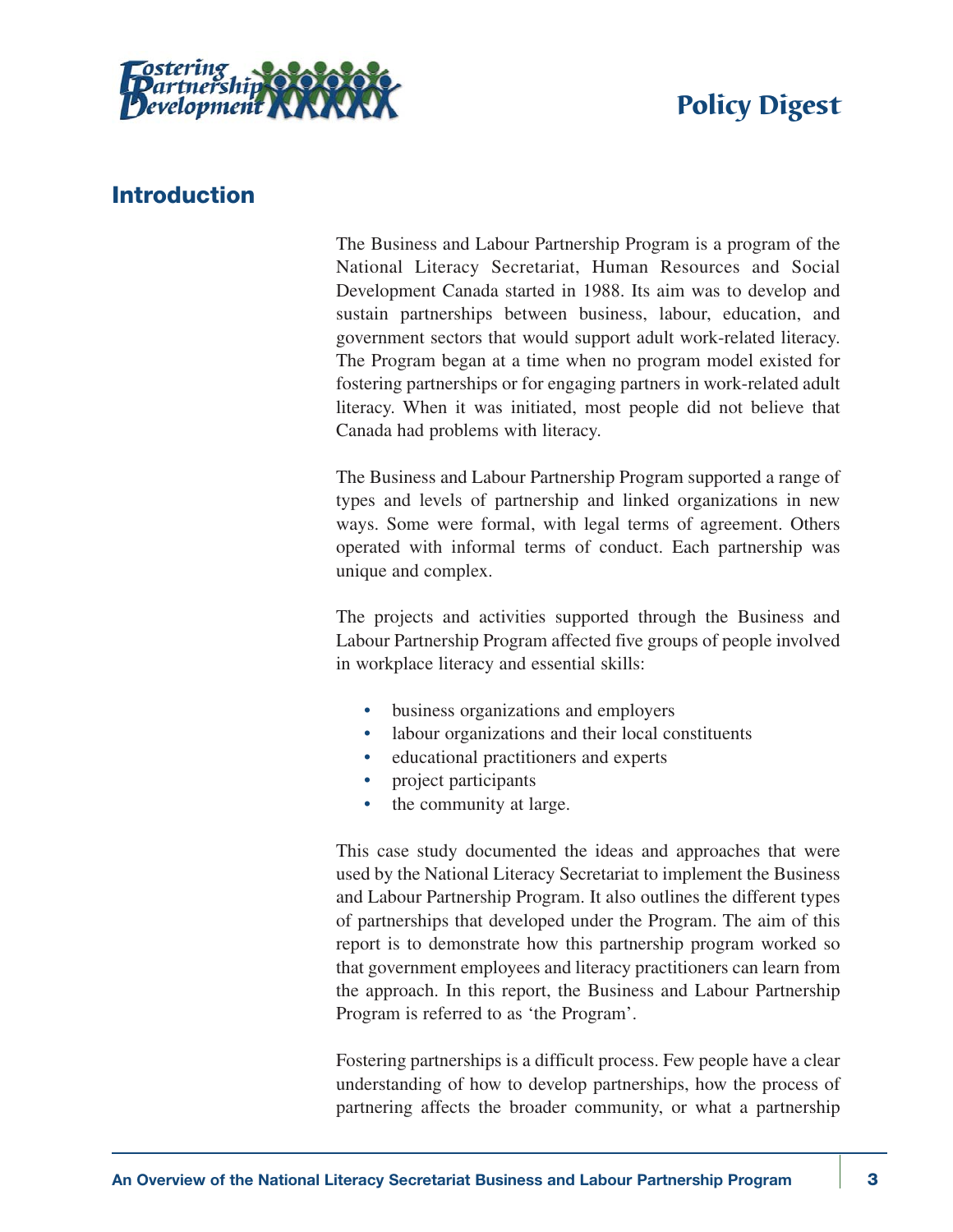<span id="page-3-0"></span>



includes. For this case study, we viewed partnerships as collaborative action in which organizations from multiple sectors interact to achieve common goals.

# **Major Accomplishments of the Business and Labour Partnership Program**

Between 1988 and 2006, the partnership projects supported by the Program were able to develop assessment and evaluation tools, create innovative models for delivering workplace literacy, support practioner training and consultations, and compile best practices for workplace literacy. Here are some examples from each area.

#### **Assessment and evaluation tools:**

- $\blacksquare$  Many projects developed tools for workplace instructors, such as the Organizational Needs Assessment and Literacy Task Analysis.
- A multi-year project by Bow Valley College and Skillplan developed the groundbreaking Test of Workplace Essential Skills (TOWES). TOWES built on the HRSDC research identifying the nine essential skills required for entry-level jobs in a wide range of sectors. TOWES has been instrumental in twinning essential skills with workplace literacy. It is widely used across the country and has attracted attention outside of Canada.

#### **Create innovative models for delivery:**

 $\blacksquare$  Support for provincial initiatives laid the foundation for business, labour, and government to work together. One example is the Workplace Education Manitoba Steering Committee (WEMSC), which has changed the perception of workplace literacy in the province. The model from Manitoba has been adopted in other jurisdictions.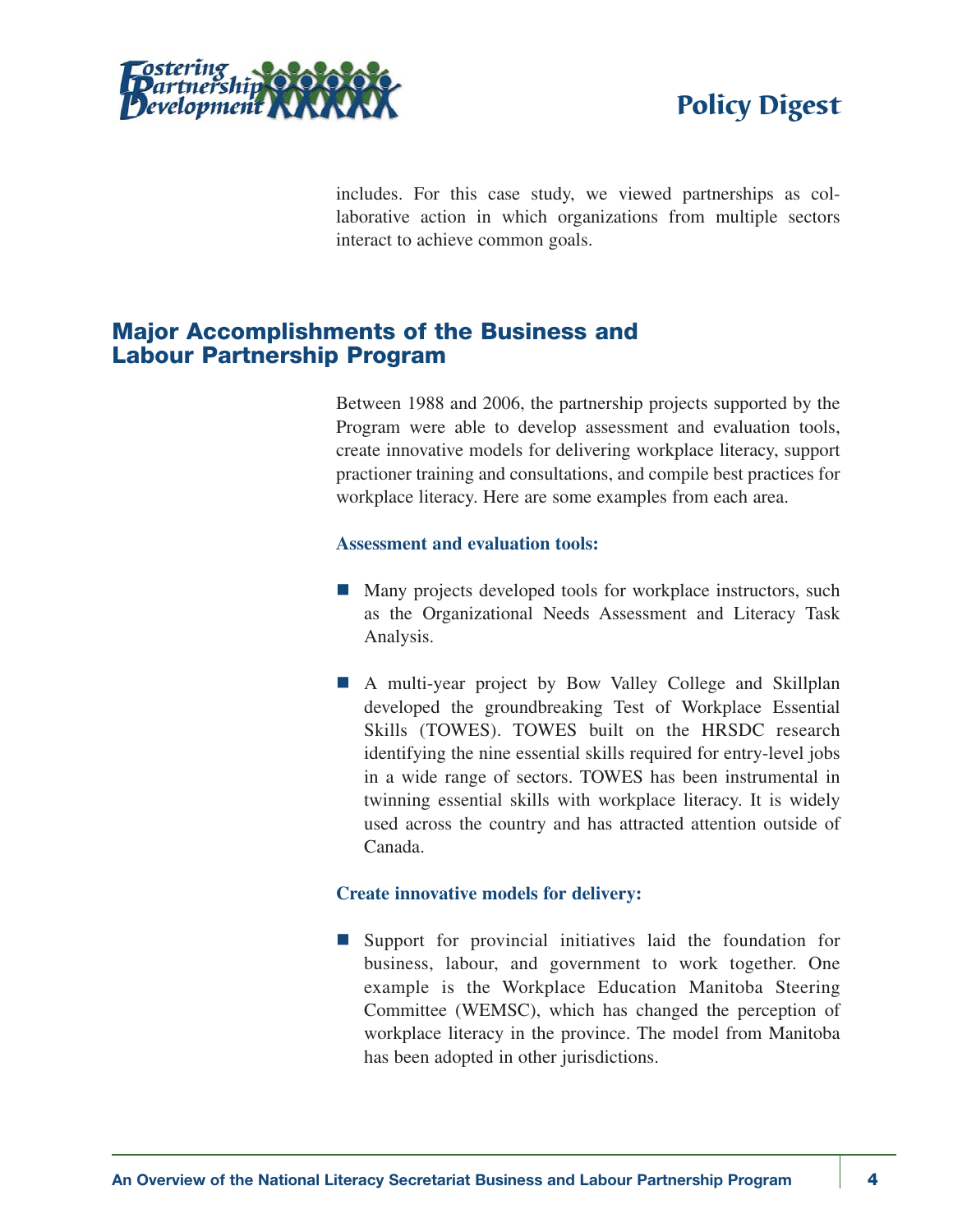



- The Ontario Federation of Labour developed the Basic Education and Skills Training (BEST) program, which focussed on peer teaching and developing functional curriculum. BEST attracted a great deal of interest and soon spread to other provinces. In Saskatchewan, it became known as the WEST program.
- To recognize these initiatives, the Conference Board of Canada developed an annual Excellence in Workplace Literacy Award.

#### **Training and consultations:**

- $\blacksquare$  WWestnet organized a number of conferences that became key training events.
- NLS held Policy Consultations in three areas—workplace literacy, research, and technology—which reviewed past NLS activities, analysed roadblocks, and created a vision for the next five to ten years.

#### **Compile best practices:**

Many projects led to publications or reports, including:

- The Canadian Manufacturers and Exporters' *Business Results through Literacy*
- Sector Council manuals in healthcare, pulp and paper, oil and gas.

The publications were used for specific events such as:

- $\blacksquare$  The national Research-in-Practice workshops
- Practitioner conferences in various provinces, including Nova Scotia
- $\blacksquare$  Clear language trainings.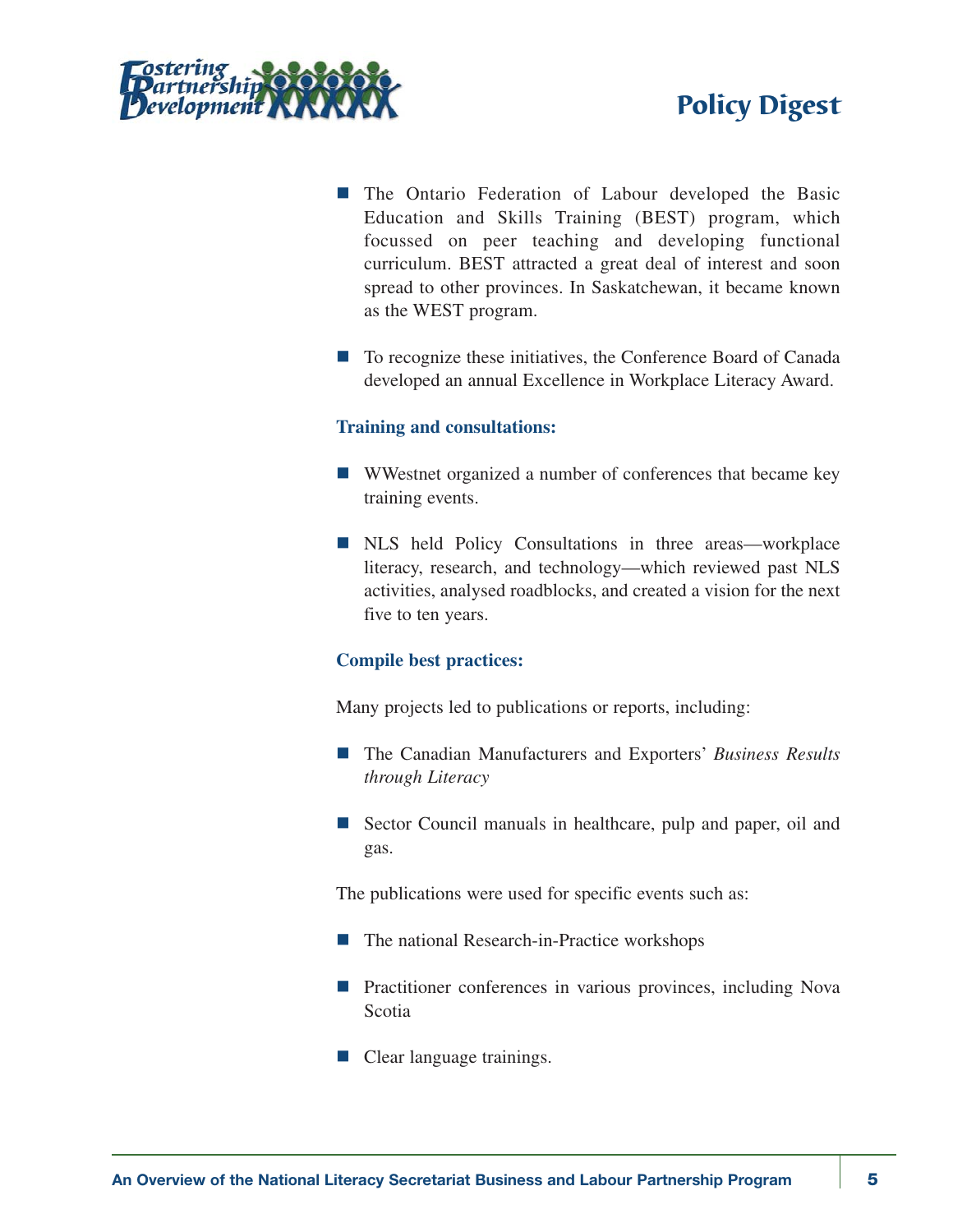<span id="page-5-0"></span>

### **The Three Phases of the Business and Labour Partnership Program**

The work of the Program can be divided into three phases: the foundation years (1988–1995), the development and demonstration years (1996–2000), and the program change years (2001–2006). This section outlines the features of each phase.

#### *Foundation Years (1988–1995)*

#### **What happened in this period?**

The NLS saw the workplace as an innovative venue for literacy work. Key business and labour needs were identified, and the leadership of the NLS moved the program from vision to reality. The NLS believed that the Program would be most effective if it was used to build capacity and assist with community development.

During this period:

- $\blacksquare$  Stakeholders recognized that workplace instructors were needed and must be trained.
- $\blacksquare$  The NLS recruited prominent people from government, business, and labour to lend credibility to literacy as a workplace issue. The resulting change in awareness extended to decision makers and, to some extent, the general public.
- $\blacksquare$  The increased consciousness of workplace literacy issues helped lay the foundation for provincial involvement. Ties between federal and provincial/ territorial government representatives were strengthened, and the NLS encouraged each region to develop their own strategy for workplace literacy.
- $\blacksquare$  The NLS supported strategies to showcase innovative workplace literacy models and projects. Later, the NLS supported projects to seek and document best practices in workplace literacy.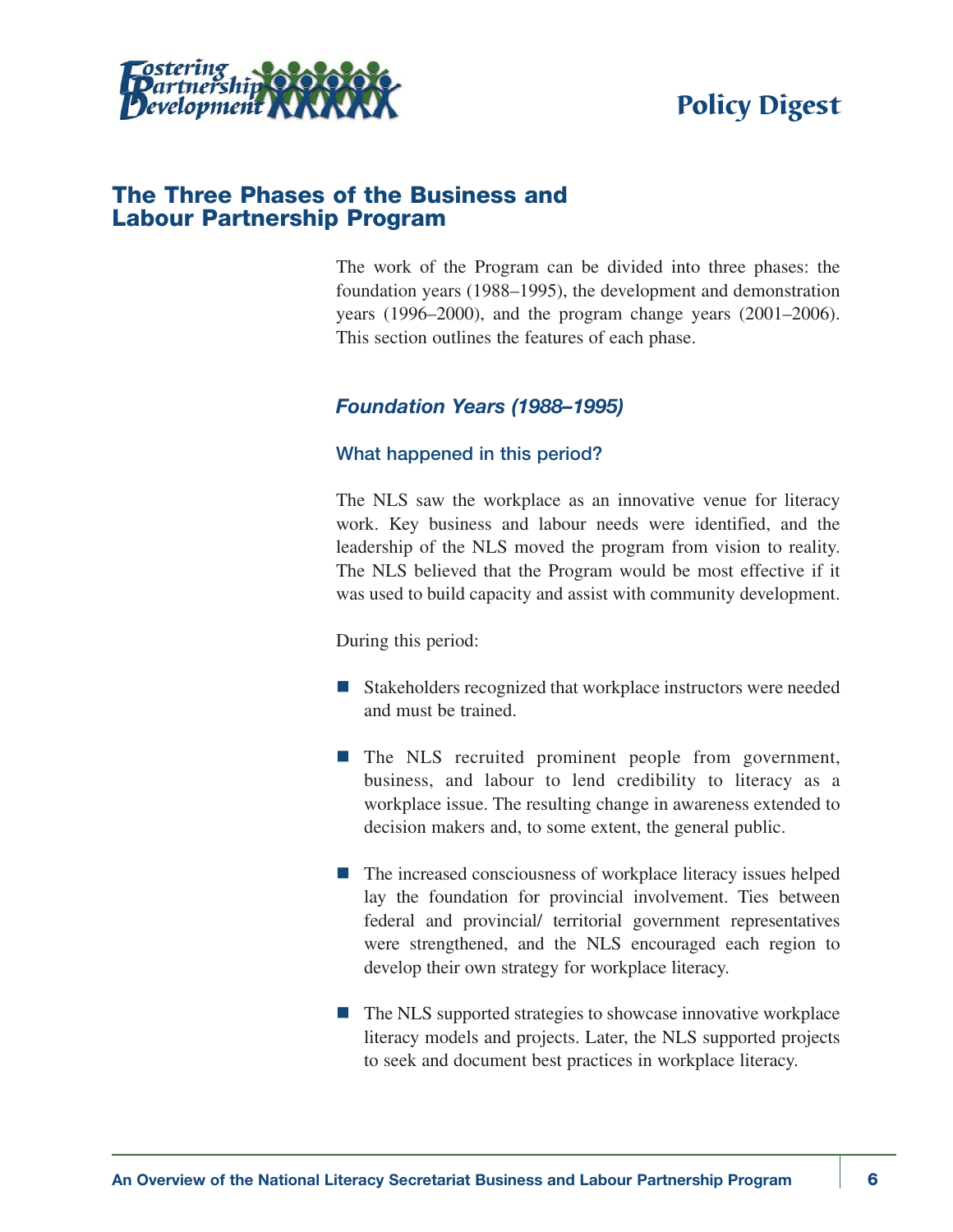

#### **How was workplace literacy affected?**

Between 1988 and 1995, the Program had widespread impacts on workplace literacy practices. The program supported many projects that customized curriculum for specific groups of workers or particular workplace settings. During this period:

- $\blacksquare$  The BEST program became a beacon for other Federations of Labour.
- Unions held training events that increased awareness about the importance of workplace change. One result of the training was that many unions recognized that ESL was a training need in many workplaces.

Much of the knowledge gained from these activities and projects was disseminated through the International Workplace Learning conferences and at plain language forums.

#### **What contributed to success in this period?**

The NLS played a strong leadership role in this period by:

- $\blacksquare$  Advocating for business and labour projects that came from the ground
- $\blacksquare$  Informing stakeholders about what was happening nationally, so that individual partnership projects could further evolve
- $\blacksquare$  Forming strong alliances with provincial and territorial governments
- Supporting connections among new partners.

Project accountability was always present but did not overshadow workplace issues. During this period, all partners felt comfortable in experimenting and taking risks. The NLS encouraged innovative project ideas that reflected unique and diverse local needs. They were open to interpreting program guidelines. To match this risktaking, partnerships were based on complete openness and trust.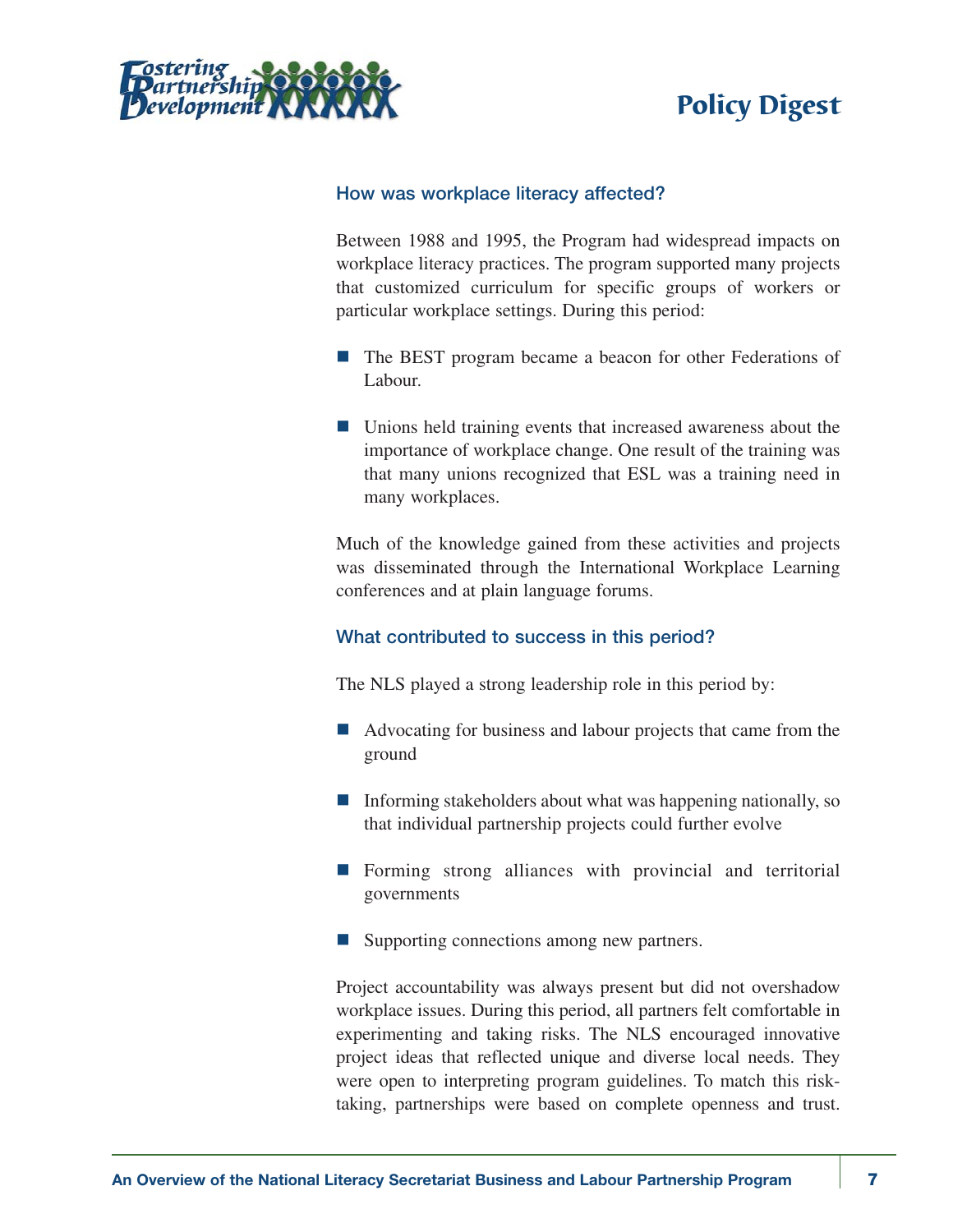<span id="page-7-0"></span>



Since projects were rooted in the local needs of the community, they were focused on practice and stakeholders felt they owned their projects. Project budgets were in line with NLS funding guidelines. All partners understood the spirit of the Program.

### *Development and Demonstration Period (1996–2000)*

#### **What happened in this period?**

In the following five years, the Program enabled and supported new ideas that sprung up from the field and the stakeholders. The NLS played a crucial role in helping to shape these potential projects, and to determine how viable ideas were. To avoid a "siloed approach" to development and demonstration, the NLS made sure that partners in the field had opportunities to understand the bigger picture of workplace literacy. One way to do this was to bring people together from the diverse corners of the workplace milieu in Canada. These gatherings created a forum for open discussion. The developments in this period reflect the NLS belief that new knowledge could be created from the accumulation of field practices.

During this period:

- $\blacksquare$  The NLS funded national forums for all key stakeholders in literacy. These Think Tanks encouraged divergent points of view and helped consolidate the emerging field of workplace practice.
- $\blacksquare$  New workplace structures were created. For example, the Directors of Training Centres from one labour organization formed a national committee to help coordinate labour's response to the literacy issue.
- $\blacksquare$  Consortia, provincial project teams, and steering committees developed. They became successful vehicles to leverage and bargain for more resources in the community.
- Stakeholders developed a deeper understanding of how to integrate literacy into apprenticeship and Sector Council training.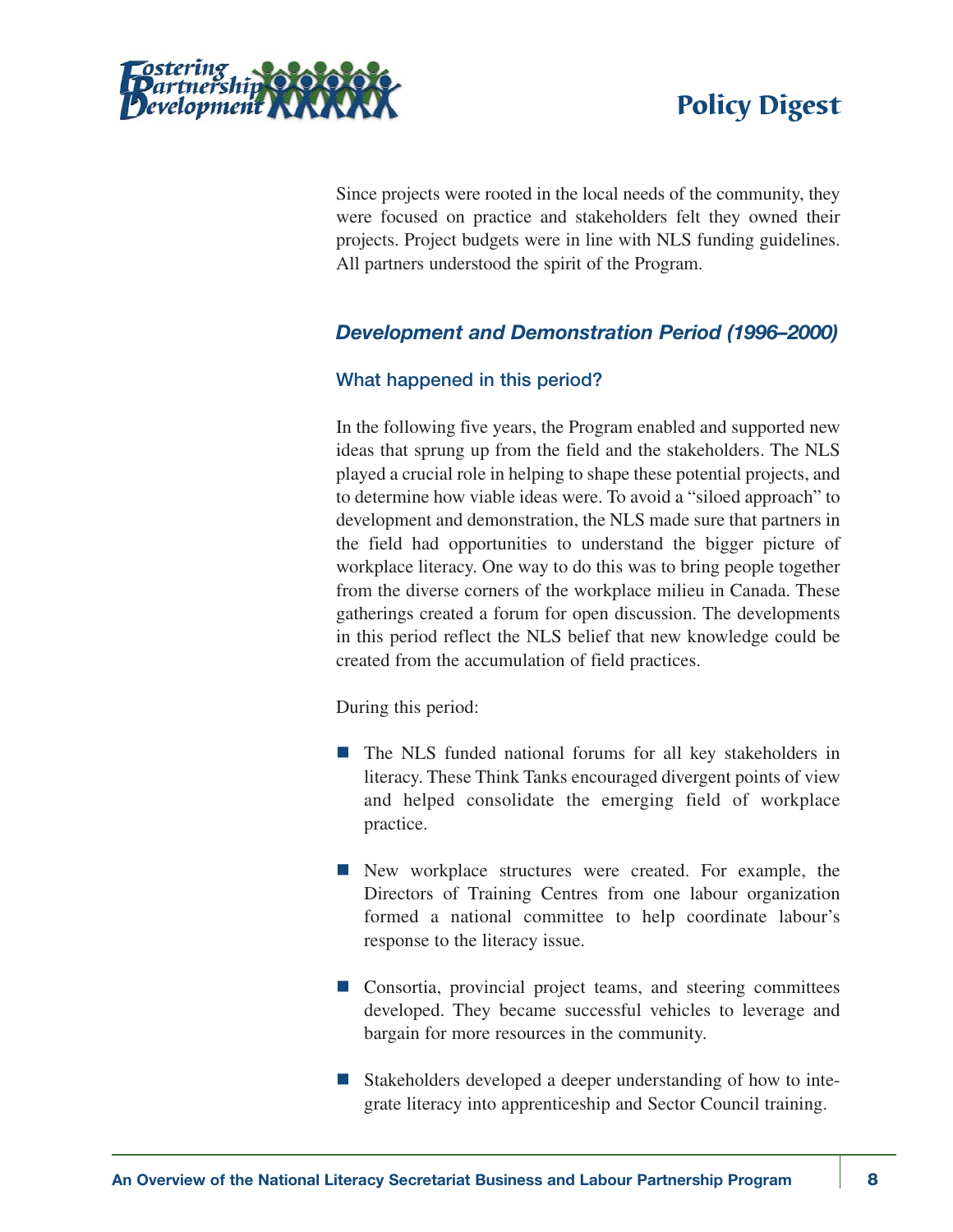



• Publications, such as *The Changing Landscape of Workplace Education*, documented many of these experiences.

Toward the end of this period, literacy began to be subverted and replaced by an essential skills agenda. In addition, there was also a loss of momentum on workplace literacy as provincial governments prepared and signed training agreements with HRSDC.

#### **How was workplace literacy affected?**

Workplace literacy projects continued to be supported by the Program. During this period:

- $\blacksquare$  Practitioner training institutes increased. In some provinces, workplace instructors sought to professionalize their practice by creating organizations such as the Association of Workplace Educators of Nova Scotia (AWENS).
- $\blacksquare$  Test of Workplace Essential Skills (TOWES) was, by this time, widely used. TOWES increased the credibility of workplace literacy.
- National organizations took on important roles. For example, ABC Canada investigated patterns of literacy participation and used the results to revise its national LEARN campaign to better reach out to adult literacy learners.

#### **What contributed to success in this period?**

During this period, partners continued to feel comfortable taking risks and experimenting, and the NLS supported this flexible approach. When a project idea was outside the program guidelines, NLS staff gave advice about how to rethink or revisit the idea. Staff also helped potential partners revise proposals and project budgets. The open dialogue and regular reconsideration of project ideas encouraged partnership development. Faced with funding constraints, partners felt free to decide whether or not to continue their work or to continue as a partnership. In some cases, funding constraints discouraged potential partners.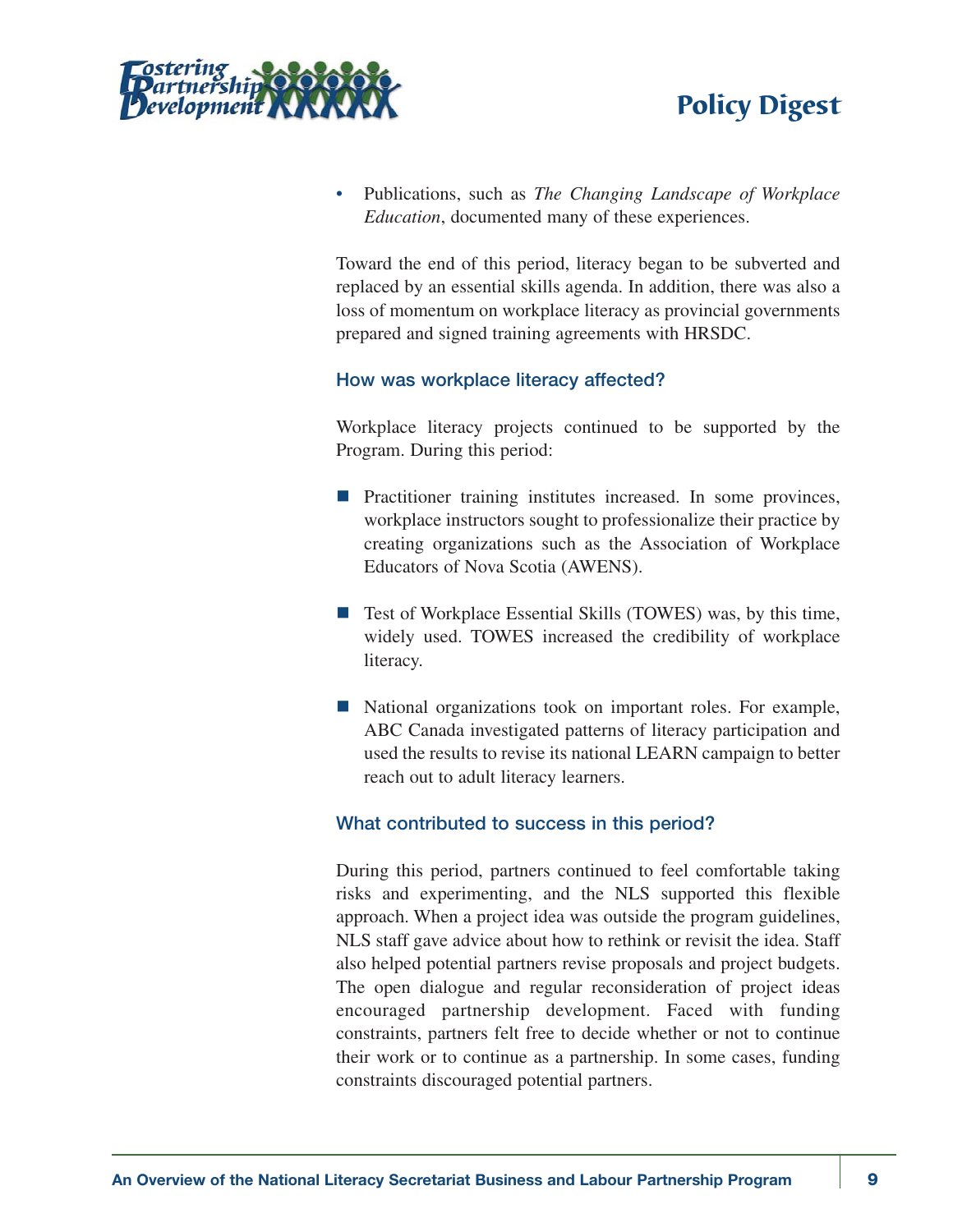<span id="page-9-0"></span>

# *Program Change Period (2001–2006)*

#### **What happened in this period?**

In the last period under study, effects from some projects from the earlier years of the Program began to be felt across the country.

- $\blacksquare$  Pockets of best practice were spreading to regions where workplace literacy had just started to develop. For example, provincial field officers from Nova Scotia began training people in other Atlantic provinces on how to conduct Organizational Needs Assessments and Educational Needs Assessments.
- $\blacksquare$  Training modules for practitioners and union stewards were being revised to reflect the changes in economics, demographics, and special groups of workplace learners.
- $\blacksquare$  Provinces where workplace literacy was less developed were now considering strategies that had been used to encourage sectoral involvement in other provinces.
- $\blacksquare$  The increase in workplace education projects in some regions, such as Manitoba and Nova Scotia, helped provincial governments see the value of releasing additional resources for workplace education.
- $\blacksquare$  Empirical studies with a focus on labour and workplace literacy, funded through the Social Sciences and Humanities Research Council and the NLS Joint Initiative Valuing Literacy in Canada, were well underway during this period.
- $\blacksquare$  New insights on the lived experiences of workers and how they use literacy at work were published in the book *Reading Work*.

However, this period was also marked by a change in government policy. The delivery methods for the Program were changed in accordance with a government-wide focus on top-down accountability. The partnership dynamics were tarred by the federal government's accountability chaos.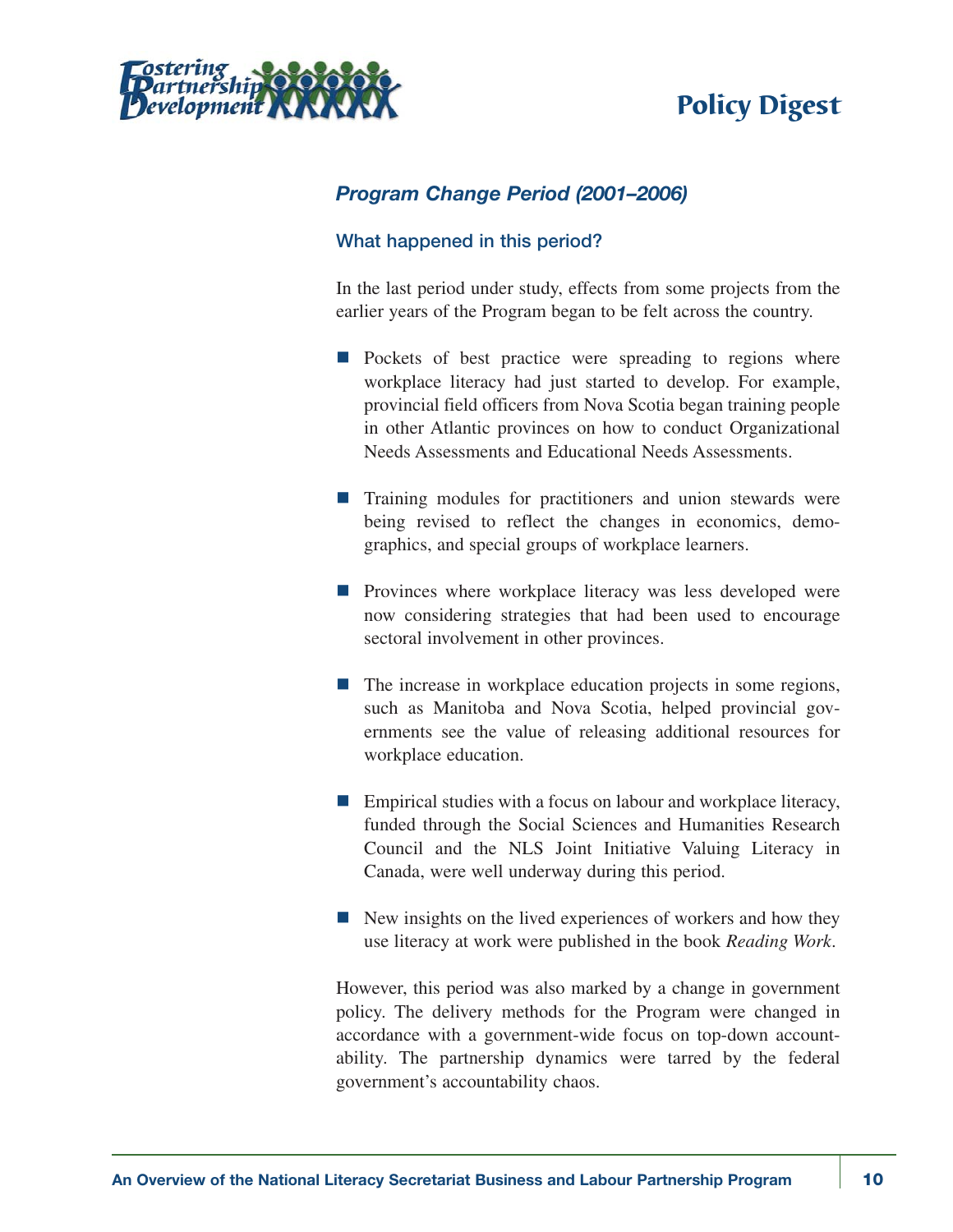



#### **How was workplace literacy affected?**

The balance of power among partners also changed during Program delivery between 2001 and 2006. Most markedly, partners found it increasingly difficult to advocate for local needs. The top-down accountability ethos made reciprocity in partnerships more challenging, and business and labour organizations became frustrated trying to figure out government priorities.

The new accountability features changed the way some organizations went about the business of workplace literacy.

- $\blacksquare$  When NLS introduced a tier system to prioritize projects according to the type of applicant, some partners were no longer eligible to apply. Innovation was defined more rigidly.
- $\blacksquare$  New project review structures increased changes in federal accountability, and reporting requirements seemed to take precedence over real workplace issues and proposal ideas.
- $\blacksquare$  Partners who had submitted successful projects in the past found that they were no longer eligible to apply.
- $\blacksquare$  Funding from NLS changed from grants to complex contribution agreements. Some partners chose not to apply because they did not have the capacity to conform to these new requirements. Larger organizations appeared to be more able to deal with these changes, but smaller organizations were more pressed for funds and bowed out quietly.
- $\blacksquare$  Project applications were examined by peer-review committees rather than NLS staff, so proposals took more time to develop and required different writing skills.

#### **What affected success in this period?**

During this period, NLS was less able to provide support and advice for proposal ideas. The one-way communication was more bureaucratic and less responsive to the project goals. All of the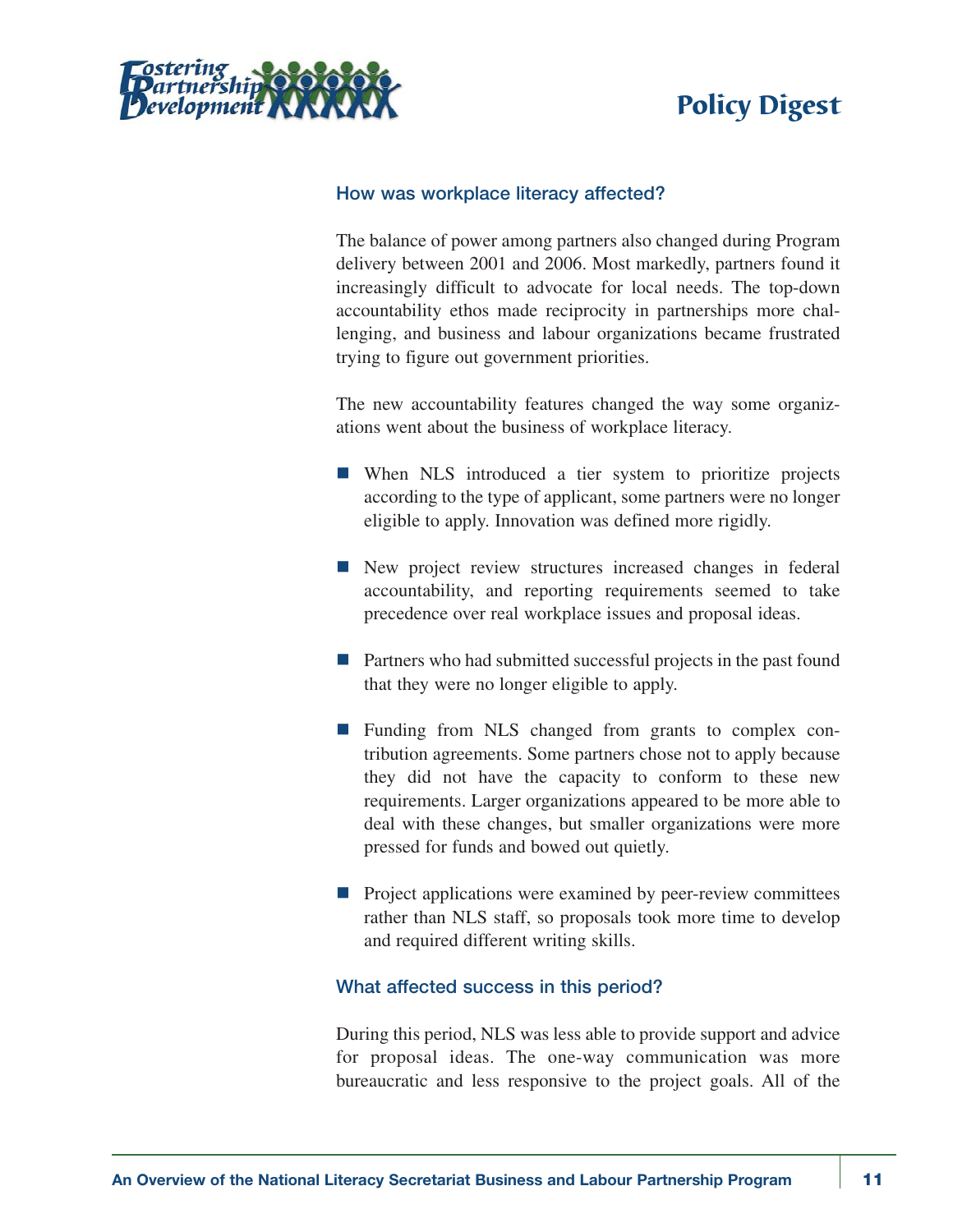<span id="page-11-0"></span>



changes helped transform the Business and Labour Program into a narrower model for partnership development.

# **Factors of Successful Partnerships**

This section discusses the six factors that supported partnership development through the NLS Business and Labour Partnership Program.

#### *Receptivity of NLS*

The early interest by NLS in fostering partnerships between business, labour, and education was crucial to the success of the Program. During the first two periods of this program's existence, the atmosphere of experimentation and risk-taking supported projects. Stakeholders shared an awareness that the open model was a good way to move forward, in contrast to the more rigid structures adopted in the United States under the Workplace Literacy Initiative. The receptivity by NLS to a range of ideas from the field helped to build strong alliances among stakeholders. In the period of program change the NLS was less receptive and flexible, and more administrative.

#### *Role of NLS Personnel*

During the foundation and the demonstration and development years, NLS personnel assisted partners with proposal development, acted as a resource, and interpreted policy guidelines. Through a number of changes in HRSDC, these personnel provided stability in the NLS and in the Program. They were committed to helping local communities identify models of workplace literacy that suited their regions. Their vast web of connections helped connect stakeholders with innovative practices across the country. This role changed in the third period, when NLS staff focused more on accountability.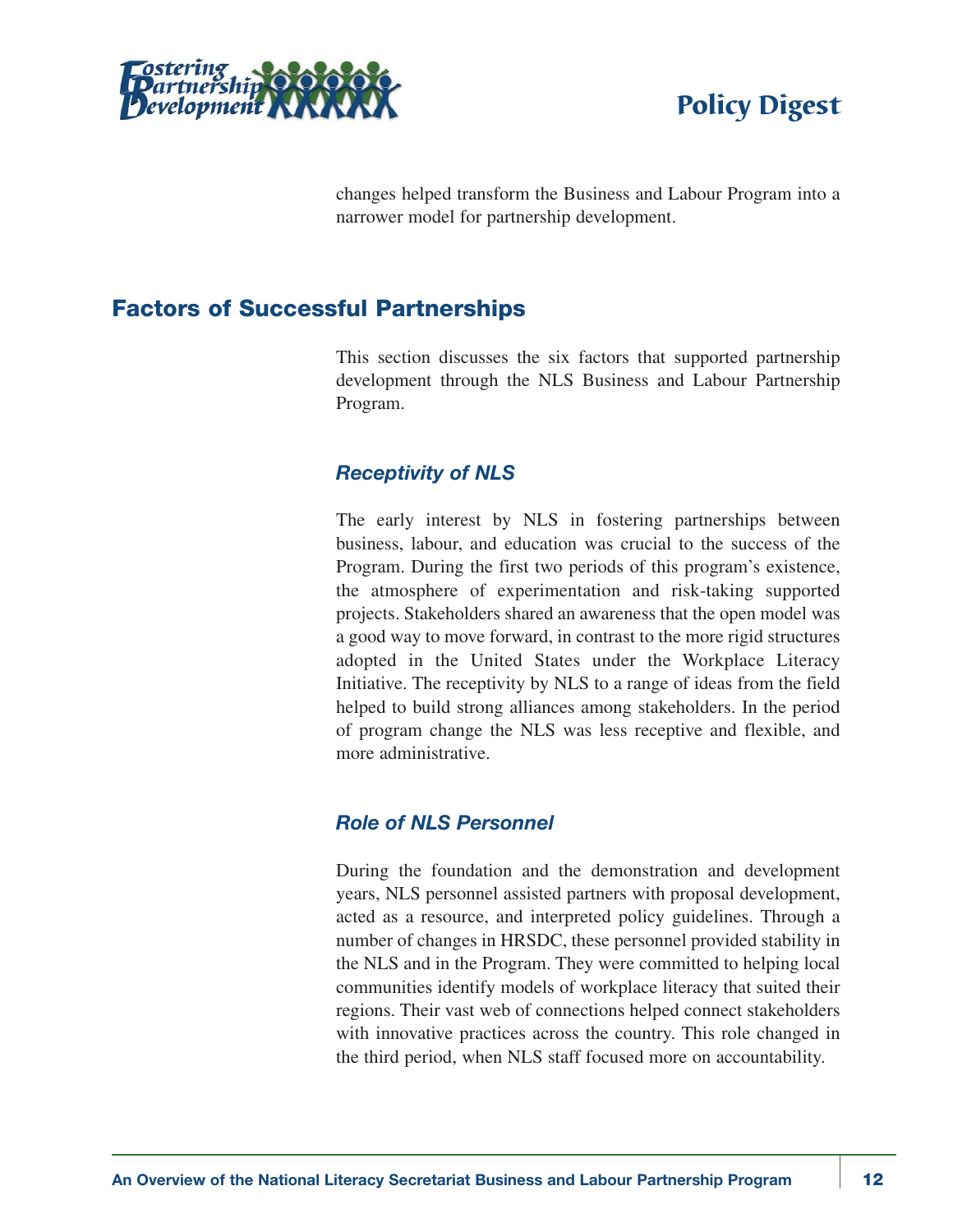<span id="page-12-0"></span>

### *Visioning Possibilities*

Successful partnership development relied on visioning the full range of possibilities with the field. During the foundation period (1988–1995), the NLS used a social development approach to understand all of the complexities of workplace literacy. The intricacies and difficult issues that surfaced as project work got off the ground were always at the forefront of discussions. This visioning continued into much of the second period (1996–2000) and was accompanied by a recognition that a new field of knowledge was emerging. The search for champions to carry forward this vision continued as the workplace literacy agenda now included essential skills. As the NLS implemented the tier system for funding projects during the period of program change (2001–2006), less visioning took place and problems arose.

### *Commitment*

Successful partnerships required the full commitment of all partners, including the NLS. During the first decade, in the foundation building and development periods, stakeholder values and differing points of view were respected and open and frank discussions were possible. Project partnerships were based on an equal sharing of the workload and did not include hidden agendas. During the period of program change, the sense of commitment was not as solid, as stakeholders repeatedly expressed the need to evaluate how the Business and Labour Partnership Program was operating.

### *Information Flow*

Successful partnerships need information to flow among members. In the first and second periods, the NLS acted as a skilful facilitator. Mechanisms for dialogue were plentiful and, as national training trends and policies shifted, partners were kept informed. During the period of program change, however, the NLS became more of an administrator of regulations. The flow of information was inadequate: stakeholders needed more NLS resource people, espe-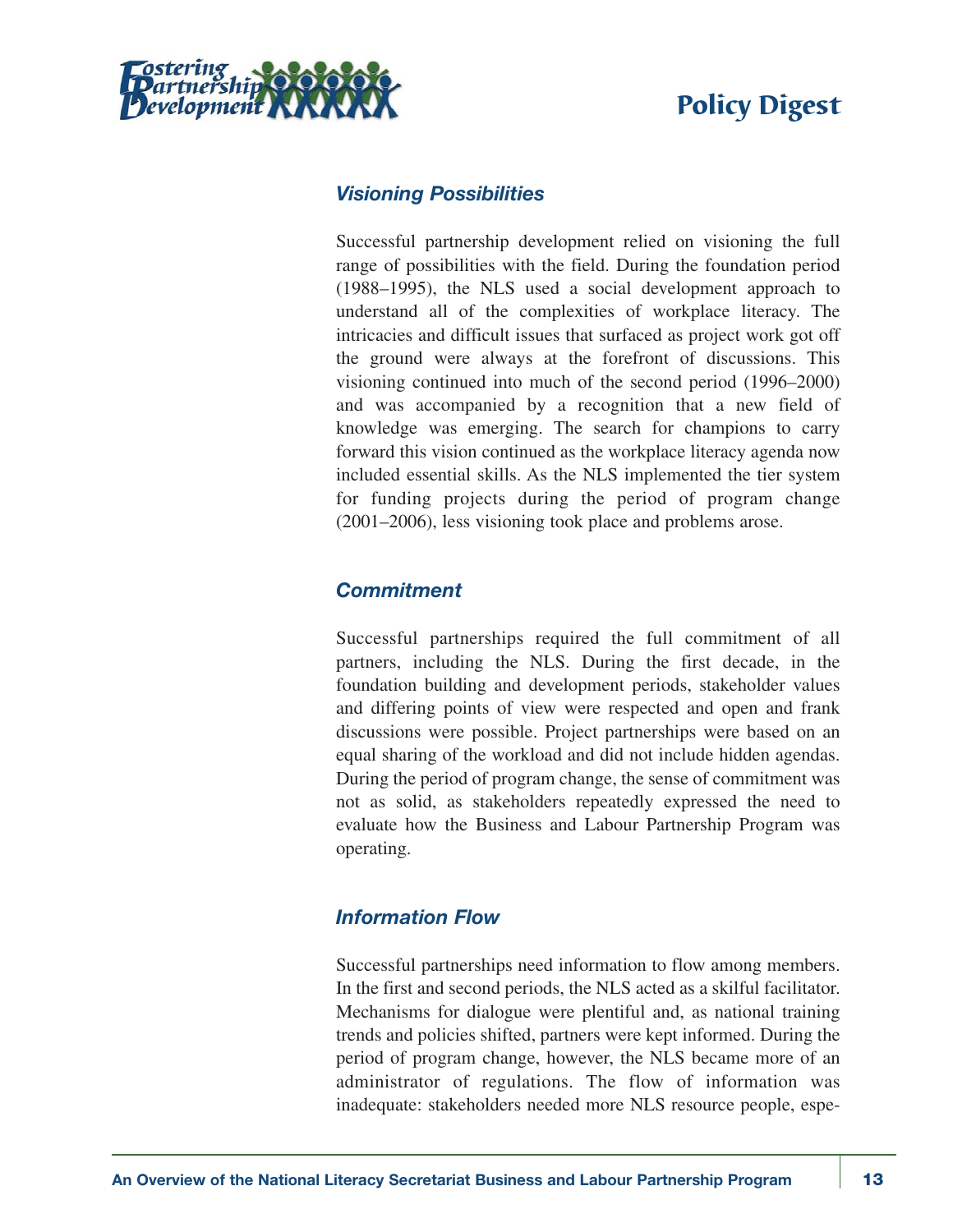<span id="page-13-0"></span>



cially in regions with no provincial office for workplace literacy. As peer review committees replaced the role of NLS staff in reviewing project proposals, unsuccessful applicants did not always get feedback on their submissions, and had to wait a long time for any response.

### *Structure of Projects*

The structure of individual projects developed by the partners was critical to success. During the foundation demonstration and and development years, smaller projects focused on local needs. Business, labour and education partners determined how a project was conducted. Each project had some access to the NLS staff and a certain amount of leeway around deadlines. During the period of program change, the NLS added layers of administrative structure, such as proposal review committees, and focused more attention on internal project evaluation. These structures moved the focus away from the project's content and instead focused on accountability issues.

# **Factors of Unsuccessful Partnerships**

In this section, we describe the key factors that contribute to unsuccessful partnerships. The information in this section is drawn primarily from interviews and from the experiences of key stakeholders in other partnership development initiatives.

### *Factors in Partner Relationships*

Partnerships can fail if stakeholders have conflicting objectives and hidden agendas in the early stages, or if partners do not agree on basic working principles when they are trying to develop the partnership. These characteristics can also surface halfway through the process. If one partner's goals change, the partnership can turn into a "one-person show." In these circumstances, the partnership's work will be shaky. In a broader sense, when project objectives are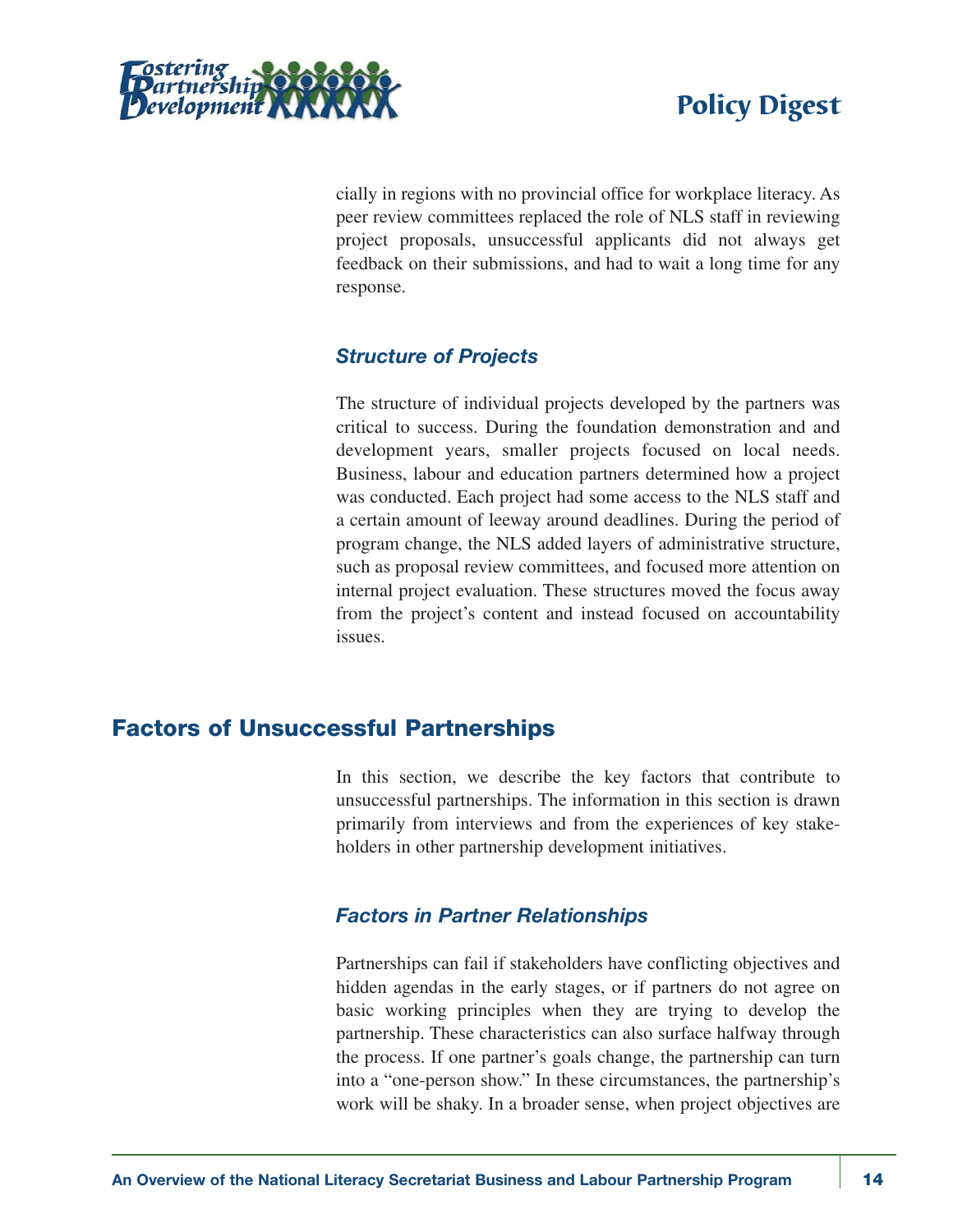<span id="page-14-0"></span>

tied to accountability rather than social development, they are less likely to be successful.

When a partner organization chooses a champion from inside the organization to increase visibility of a workplace literacy issue and that individual leaves the organization, the project can suffer.

Another factor affecting success is the working relationship among partners. Partnerships can be dampened if trust is broken, a partner is not honest, or if the flow of information among partners is not clear. At some point in the development of every partnership, the group's norms are established. These must be followed. An imbalance of work among partners can affect the relationship. Or, if a new partner is brought in after the group has established norms, the project work can be negatively affected.

Power struggles can damage partnerships. In some cases power struggles occur when members do not understand each other's organizational cultures. Struggles can also begin early in the process if partners do not follow operating principles or formal agreements. Power struggles can be verbal or non-verbal and can occur when a funder controls the partnership. When a partner loses the ability to compromise, it is usually an indication that a power struggle is waiting to happen.

# *Factors in Project Funding*

Finally, changes in project funding structure can contribute to unsuccessful partnerships in a variety of ways.

- $\blacksquare$  When funding policies change and bureaucrats appear cold and distant, it is more difficult to develop successful partnerships.
- $\blacksquare$  When there is uncertainty and flux around funding, potential partners spend time and energy just waiting around. In this situation, their energy decreases and impetus for the project and the partnership dissipate.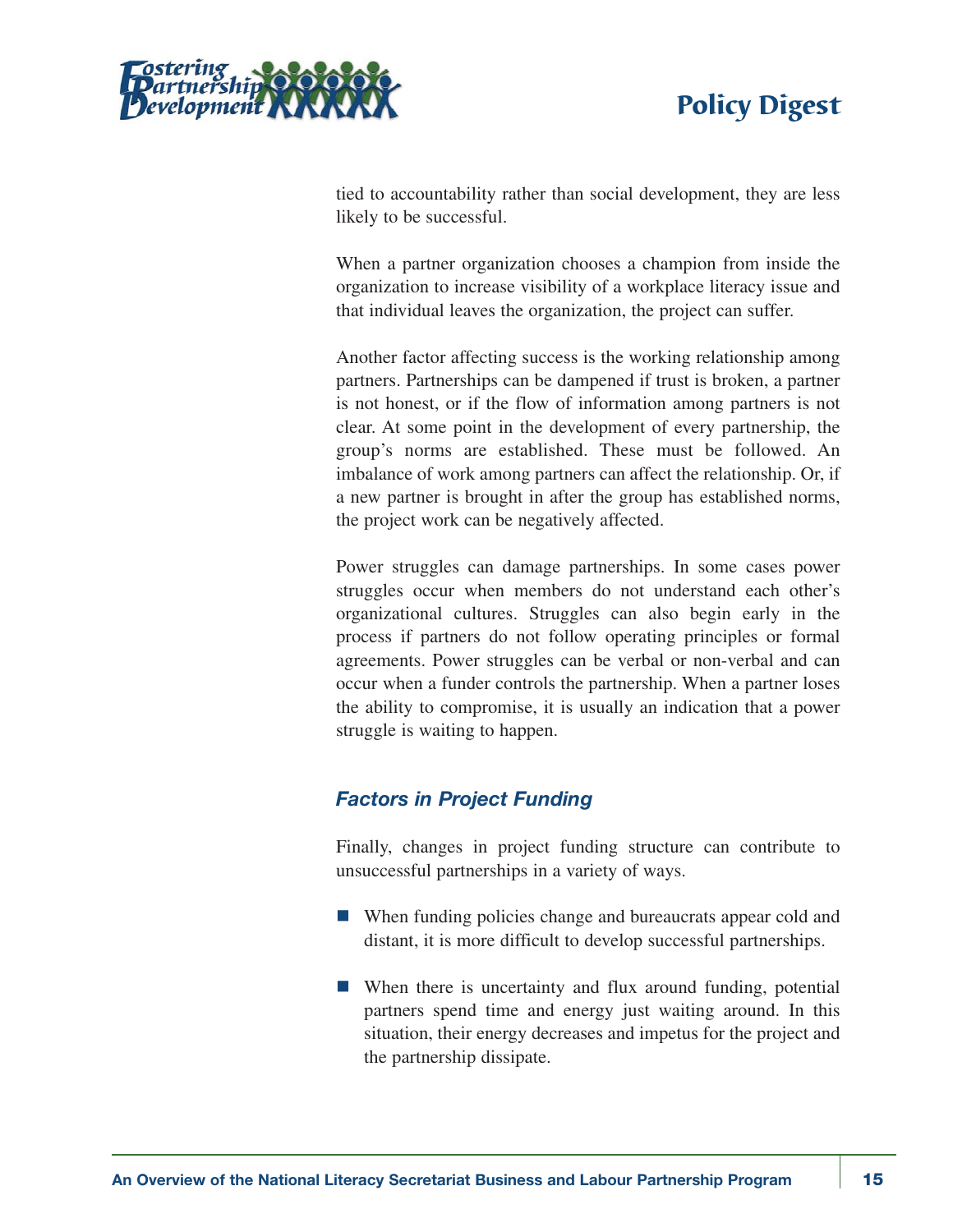<span id="page-15-0"></span>



■ Rigid reporting requirements and micro attention to project financial accountability can take partners away from the "real" work. This affects project results and impacts.

# **Lessons and Program Changes**

The most important lesson to be learned from the Business and Labour Partnership Program is that partnership development and sustainability is possible when a funding agency understands the work of the stakeholder organizations and becomes an equal partner in the process. When this occurs, a sense of trust develops among its members, who then feel able to fully engage in building the endeavour. Trust and engagement result in real partnerships in which people do their jobs well.

When project work stemming from a partnership is regularly supported, strong networking is established and can spread across the country. The work is further facilitated when champions for a workplace literacy issue help carry the message forward. In the first decade, the NLS was able to support partnerships by acting as a "cushion on politics", but in the period of program change, it was not as successful in this role. The Business and Labour Partnership Program taught the country what partnerships are all about. The NLS was very aware of the delicacy of partnership arrangements and used their role as a broker to facilitate change rather that to direct it.

# **Implications for Workplace Literacy and Essential Skills**

#### *Practice*

During its first decade, the Business and Labour Partnership Program provided a much-needed framework for developing and delivering literacy in the workplace. Canada has no national literacy strategy and, as a result, lacks a system for adult education. Unlike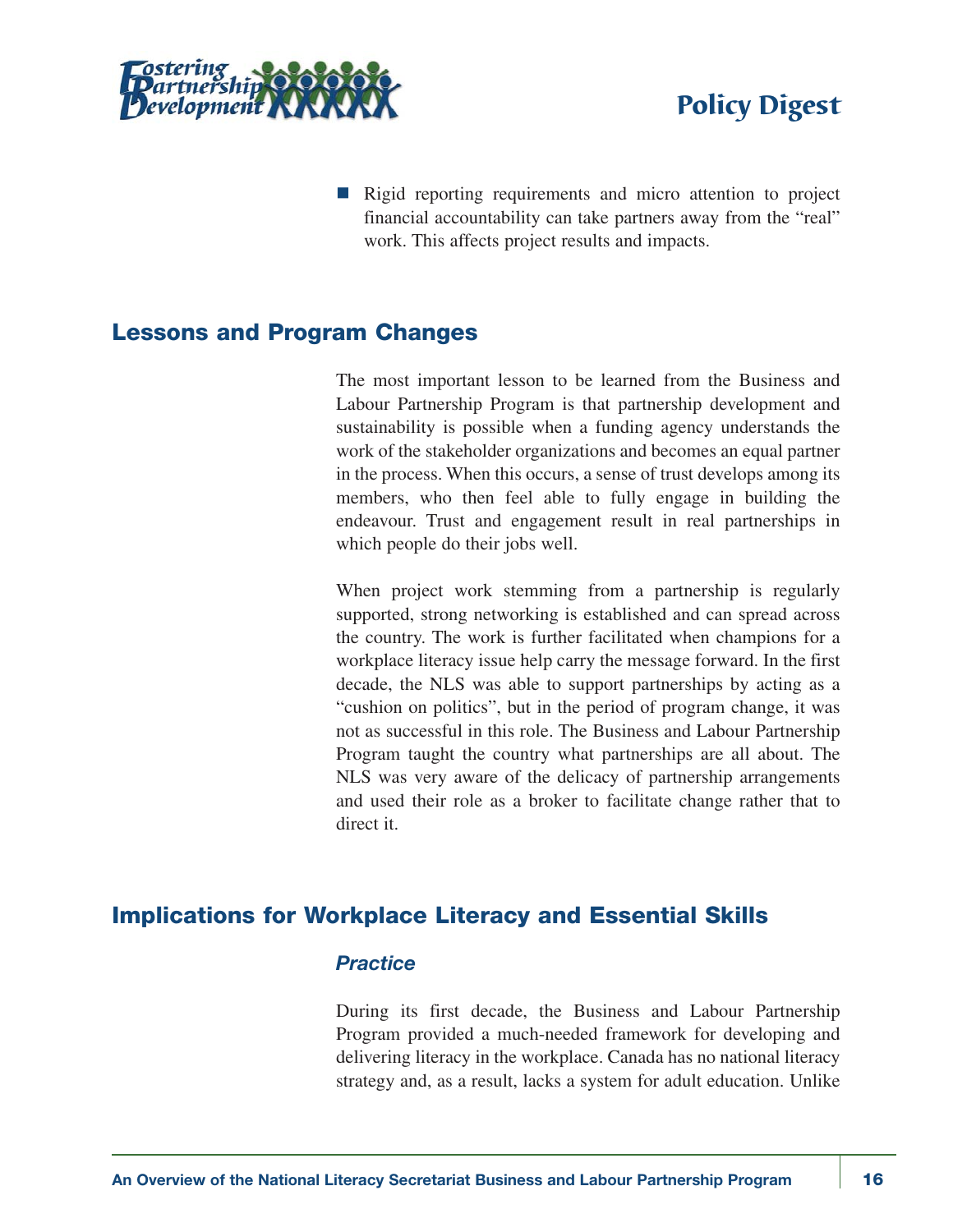

<span id="page-16-0"></span>

other fields of education, practitioners in adult literacy are not recognized as professionals.

In this context, the approach modeled by the Business and Labour Partnership Program enabled comprehensive development of the field of workplace literacy. One of the Program's major contributions was its support for training and development of literacy practitioners. Where volunteers were involved, for example as peer tutors, they were also trained. Training lends credibility to workplace-based programs and establishes literacy learning as a legitimate educational goal.

The Business and Labour Partnership Program helped to develop all aspects of a framework for workplace literacy and essential skills. It supported promotion and awareness, coordination and information sharing, professional development, research, and sharing of best practice models. All of these elements led to the development of further partnerships. As the focus of the Program shifts further and further away from social development objectives, this valuable framework is at risk.

### *Policy*

This case study points to the strategic importance of involving multi-sector partners in designing and implementing government policy. The Business and Labour Partnership Program was based on a federal government commitment to literacy as a means to improve economic performance and employability. Partners from business, labour, and non-governmental organizations helped achieve the federal policy objective by developing skills in the workplace, creating new knowledge from the shop floor, and building capacity for development and supporting workplace literacy programs.

The study also reveals that the government must explain its "big picture" policy interests if it wishes to realize program objectives. The Program's success in the foundation building and development years was due, in part, to the time government spent to research the implications of literacy for the economy and to disseminate those results.